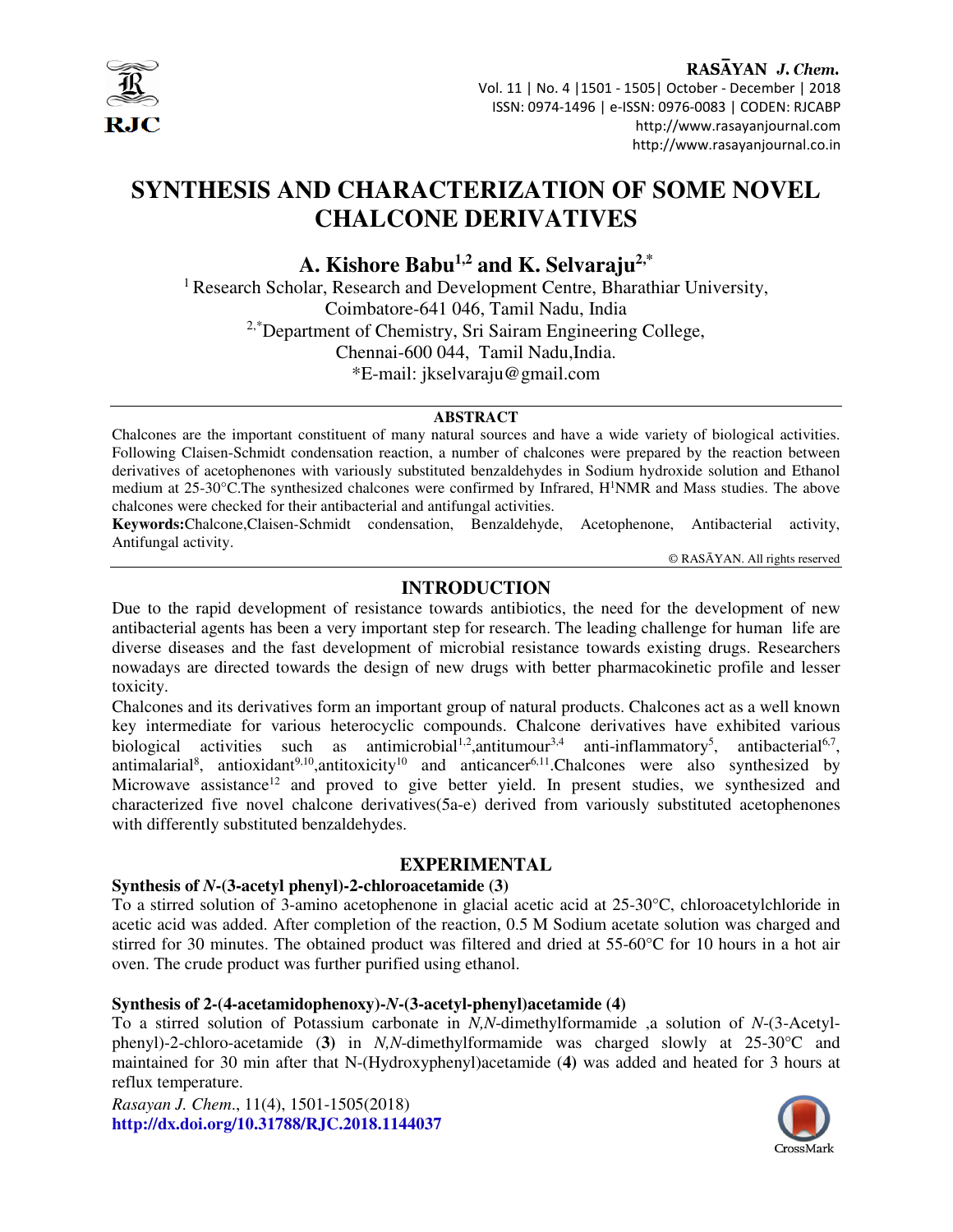The reaction progress was monitored by TLC, once the reaction was complete, it was then poured into chilled water. The obtained product was filtered, washed with water, dried in a hot air oven and weighed. The crude product was further purified using rectified spirit.

## **General Procedure for the Synthesis of Substituted chalcones (5 a-d)**

An equimolar quantity of 2-(4-Acetamidophenoxy)-*N*-(3-Acetyl-phenyl)acetamide and substituted benzaldehyde were taken in ethanol. 20% NaOH solution was added and the reaction mass was continued for 24 hours. After the reaction was complete, it was then quenched into water and acidified with 10 % Hydrochloric acid and the obtained product was filtered, dried in a hot air oven and weighed. The crude product was further purified using ethanol.

# **General Procedure for the Synthesis of Substituted chalcones (5 e)**

Equimolar quantity of 2-(4-Acetamidophenoxy)-*N*-(3-Acetyl-phenyl)acetamide and Furfuraldehyde were taken in ethanol. 20% NaOH solution was added and the reaction mass was maintained for 24 hours. After the reaction was complete, it is then quenched into chilled water and acidified with 10 % Hydrochloric acid to obtain the product. The crude product was further purified using ethanol.

## **N-(3-acteylphenyl)-2-chloroacetamide (3)**

Yellowish brown solid, <sup>1</sup>H NMR (300MHz DMSO): δ 2.61 (s, 3H), 4.21 (s, 2H ), 7.44 (t, 1H,*J*= 7.8Hz ),7.74 (d, 1H, *J*=7.8Hz ), 7.90 (d, 1H, *J*=7.8Hz),8.05 (s, 1H,), 8.48 (s, 1H, NH).

# **2-(4-acetamidophenoxy)-N-(3-acetylphenyl)acetamide (4)**

Yellowish brown solid, <sup>1</sup>H NMR (300MHz DMSO): δ 2.11(s, 3H), 2.60 (s, 3H), 4.60 (s, 2H), 6.93 (d, 2H, *J*=8.1HZ), 7.41 (t, 1H, *J*=7.8Hz), 7.52 (d, 2H, *J*=8.1Hz), 7.68 (d, 1H, *J*=7.8Hz), 7.96 (d, 1H, *J*= 7.8Hz), 8.21 (s, 1H), 9.36 (s, 1H), 9.43 (s, 1H).

# **(E)-2-(4-acetamidophenoxy)-N-(3-(3-(4-dimethylamino)phenyl)acryloyl)phenyl)acetamide (5a)**

Yellowish brown solid, IR (KBr) (cm-1) 3625(amide NH), 2672 (CH),1067(C=C), 1697 (CO), 1519 (amide CO), 2360 (C-N).<sup>1</sup>H NMR : δ 2.03 (s, 3H), 3.04 (s, 6H), 4.62 (s, 2H), 6.69 (d, 1H, *J*=7.8Hz), 6.93 (d, 2H, *J*=8.4Hz), 7.38-7.43 (m, 2H), 7.49 (d, 2H, *J*=8.4Hz), 7.57 (d, 1H, *J*= 7.8Hz), 7.64-7.76(m, 3H), 7.94 -8.03 (m, 2H), 8.25 (d, 1H, *J*= 7.8Hz), 9.69 (s, 1H), 10.08(s, 1H). Mass of C<sub>27</sub>H<sub>27</sub>N<sub>3</sub>O<sub>4</sub>= 457.20.

## **(E)-2-(4-acetamidophenoxy)-N-(3-(3-(p-tolyl)acryloyl)phenyl)acetamide(5b)**

White solid, IR (KBr) (cm<sup>-1</sup>) 3502(amide NH), 2823 (CH), 1168(C=C), 1658 (CO), 1608(amide CO), 2360(C-N).<sup>1</sup>H NMR : δ 2.05 (s, 3H), 2.41 (s, 3H), 4.70 (, 2H), 6.98 (d, 2H, *J=*6.9Hz), 7.29 (d, 2H, *J*=7.2Hz), 7.53 (d, 2H, *J*=7.5Hz), 7.74-7.82 (m, 4H), 7.89 (d, 1H, *J*=6.6Hz), 8.03 (d, 1H, *J*=8.1Hz), 8.26 (d, 2H, *J*=7.8Hz), 9.82 (s, 1H), 10.27 (s, 1H). Mass of  $C_{26}H_{24}N_2O_4 = 428.17$ .

## **(E)-2-(4-acetamidophenoxy)-N-(3-(3-(o-tolyl)acryloyl)phenyl)acetamide(5c)**

Yellowish brown solid, IR (KBr) (cm-1) 3494(amide NH), 2669 (CH), 1689 (CO), 1608 (amide CO), 2360 (C-N).<sup>1</sup>H NMR : δ 2.05 (s, 3H), 2.56 (s, 3H), 4.71 (s, 2H), 6.98 (d, 2H, *J*=8.1Hz), 7.33 (t, 2H, *J*=9.0Hz), 7.54-7.56 (m, 2H), 7.72 (d, 2H, J= 15.3 Hz), 7.93-7.90 (m,2H), 7.96-8.06 (m,2H), 8.29-8.38 (m, 2H), 9.83 (s, 1H), 10.31 (s, 1H). Mass of  $C_{26}H_{24}N_2O_4 = 428.17$ .

**2-(4-acetamidophenoxy)-N-(3-cinnamoylphenyl)acetamide(5d)**Brown solid, IR (KBr) (cm-1) 3490(amide NH), 2669 (CH), 1662 (CO), 1608(amide CO), 2360(C-N).<sup>1</sup>H NMR : δ 2.07 (s, 3H), 4.60 (s, 2H), 6.92 (d, 2H, *J*= 8.4Hz), 7.41-7.45 (m, 2H), 7.50-7.53 (m, 3H), 7.59-7.66 (m, 3H), 7.73-7.76 (m, 3H), 7.98 (d, 1H, *J*=8.7Hz), 8.03 (s, 1H), 9.46 (s, 1H), 9.68 (s, 1H). Mass of C<sub>25</sub>H<sub>22</sub>N<sub>2</sub>O<sub>4</sub>= 414.16.

## **(E)-2-(4-acetamidophenoxy)-N-(3-(3-(furan-2-yl)acryloyl)phenyl)acetamide (5e)**

Yellowish brown solid, IR (KBr) (cm<sup>-1</sup>) 3491(amide NH), 2850 (CH), 1658 (CO), 1608 (amide CO), 2360 (C-N).<sup>1</sup>H NMR : <sup>1</sup>H NMR (300MHz DMSO): δ 2.05 (s, 3H), 4.65 (s, 2H), 6.60 ( s, 1H), 6.93 (d, 2H, *J*=9Hz), 7.42-7.60 (m, 6H), 7.74 (s, 1H), 8.00-8.12 (m, 2H), 8.35 (s, 1H), 9.72 (s, 1H), 10.17 (s, 1H).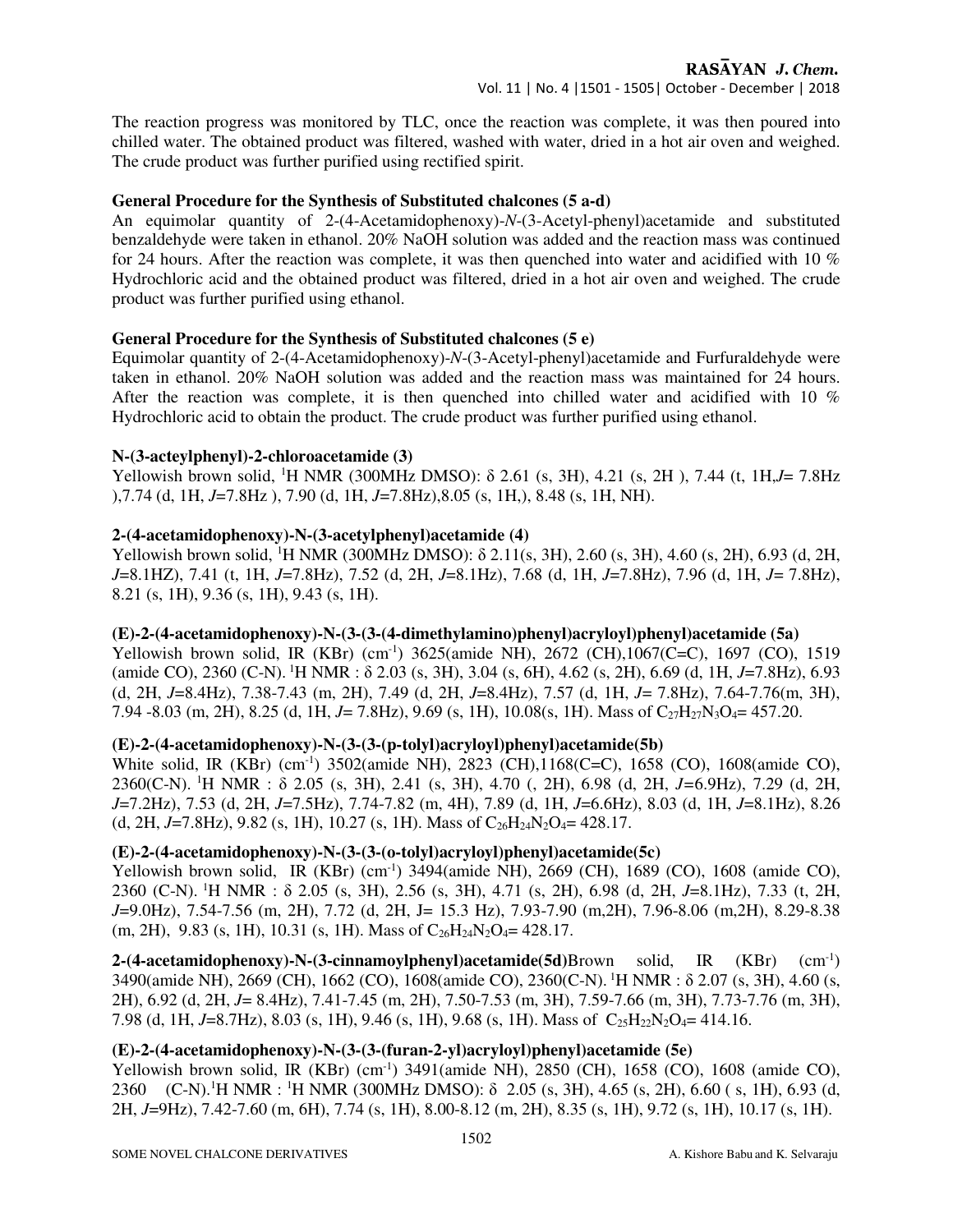# RASAYAN J. Chem.

Vol. 11 | No. 4 |1501 - 1505| October - December | 2018

#### **RESULTS AND DISCUSSION**

The structure of Chalcone derivatives was confirmed by  $IR, H<sup>1</sup>NMR$  and Mass spectra. The various reactions are explained in Scheme-1.The chemical report of the chalcone derivatives is given in Table-1.  $H<sup>1</sup> NMR$  Spectrum of compound 5b is given in Fig.-1.

| Comp. |                      | Molecular            | M. Wt  | Yield $%$ | $MP(^0C)$ |
|-------|----------------------|----------------------|--------|-----------|-----------|
| Code  |                      | Formula              |        |           |           |
| 5a    | $4-(CH_3)_3N$        | $C_{27}H_{27}N_3O_4$ | 457.52 | 45        | 90        |
| 5b    | $4$ -CH <sub>3</sub> | $C_{26}H_{24}N_2O_4$ | 428.48 | 65        | 110       |
| 5c    | $2$ -CH <sub>3</sub> | $C_{26}H_{24}N_2O_4$ | 428.48 | 60        | 118       |
| 5d    | $4-H$                | $C_{25}H_{22}N_2O_4$ | 414.45 | 50        | 142       |
| 5e    | $C_5H_5O_2$          | $C_{23}H_{20}N_2O_5$ | 404.42 | 60        | 125       |

Table-1: Physical Constants of the Chalcone Derivatives

#### **Antibacterial Activity**

The synthesized chalcones were subjected to antibacterial studies. The compound 5e exhibited very good activity whereas the compounds 5a, 5b, 5c & 5d exhibited good to reasonable activity against *E. coli, S. aureus, K. pneumonia* and *B. subtilis* at both the concentrations i.e. 100µg/ml and 200 µg/ml. Antibacterial activity of all the compounds was carried out by disc diffusion technique. Anti-microbial activity was also tested *in vitro* against *E. coli, S. aureus, K. pneumonia ,B. subtilis* and referred with Streptomycin  $(10\mu g)$  -standard drug. The inhibition Zones for the chalcones against organisms were calculated.



Scheme-1

#### **Disc-diffusion Assay**

The effect of various compounds on selected bacterial strains was assayed by Disc diffusion method. The concentrations of the test compounds were 100 µg, 200 µg and standard drug Streptomycin 10 µg/disc. The Details of the organisms and their anti-microbial activity expressed in millimeters is given in Table-2.

#### **Antifungal Activity**

The synthesized chalcones were screened for Antifungal activity using Fluconazole 15µg & Clotrimazole 15µg as Standard. The diameters of zone of inhibition observed were measured (Table-3).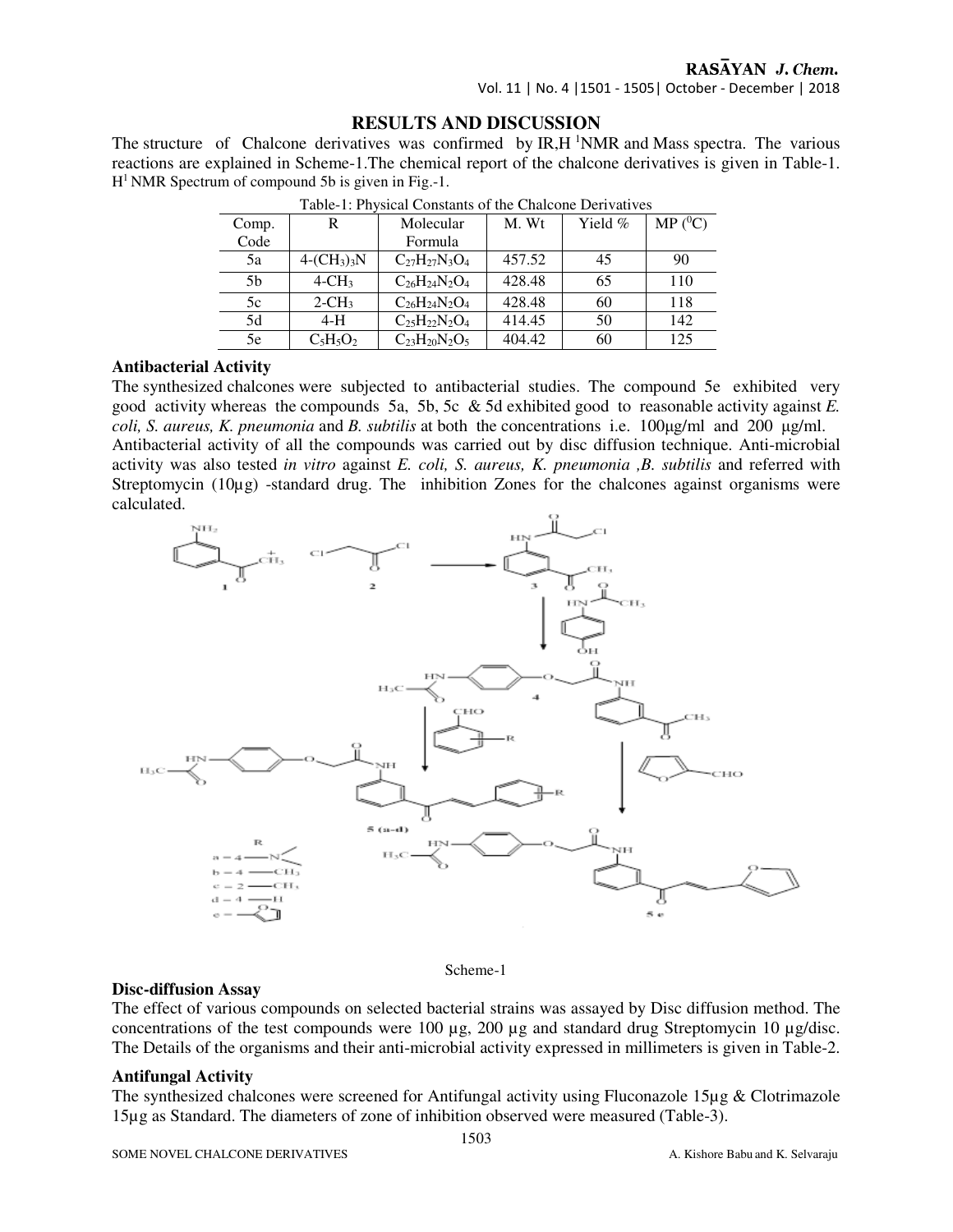# RASAYAN J. Chem.

Vol. 11 | No. 4 |1501 - 1505| October - December | 2018

Antifungal activity of all the synthesized compounds was screened using Fluconazole 15 $\mu$ g & Clotrimazole 15µg as a Standard drug. Anti-fungal activity was tested *in vitro* against *C.albicans and A.niger,* compounds 5a,5c and 5d showed good activity against both *C.albicans and A.niger* whereas the compounds 5a and 5e showed moderate activity against both the organisms.

| Table-2: Antibacterial Activity |                         |             |                    |             |                |             |              |             |  |
|---------------------------------|-------------------------|-------------|--------------------|-------------|----------------|-------------|--------------|-------------|--|
|                                 | Zone of Inhibition (mm) |             |                    |             |                |             |              |             |  |
| Compound                        | S. aereus               |             | <b>B.</b> subtilis |             | E. coli        |             | K. pneumonia |             |  |
|                                 | $100\mu$ g              | $200 \mu g$ | $100\mu$ g         | $200 \mu g$ | $100\mu g$     | $200 \mu g$ | $100\mu g$   | $200 \mu g$ |  |
| 5a                              |                         |             | 10                 | 14          |                | 15          |              |             |  |
| 5 <sub>b</sub>                  |                         | 13          |                    | 12          | 10             | 14          |              |             |  |
| 5c                              |                         | 12          |                    |             |                | Q           |              |             |  |
| 5d                              |                         | 14          |                    | 14          | $\overline{1}$ | 13          |              | 12          |  |
| 5e                              | 10                      | 15          | 10                 | 13          |                | 14          |              |             |  |
| Streptomycin                    | 24                      | 23          | 25                 | 17          |                |             |              |             |  |
| $(10 \mu g)$                    |                         |             |                    |             |                |             |              |             |  |

-Not active

| Table-3: Antifungal Activity |                         |             |            |             |  |  |
|------------------------------|-------------------------|-------------|------------|-------------|--|--|
|                              | Zone of Inhibition (mm) |             |            |             |  |  |
| Compound                     | C.albicans              |             | A.niger    |             |  |  |
|                              | $100\mu$ g              | $200 \mu g$ | $100\mu g$ | $200 \mu g$ |  |  |
| 5a                           | 13                      | 15          |            | 13          |  |  |
| 5b                           |                         | 14          | 10         | 12          |  |  |
| 5c                           | 12                      | 16          | 11         | 13          |  |  |
| 5d                           | 14                      | 18          | 8          | 12          |  |  |
| 5e                           | 11                      | 14          | 12         | 14          |  |  |
| Fluconazole $(15 \mu g)$     |                         |             | 27         |             |  |  |
| Clotrimazole $(15\mu g)$     | 22                      |             |            |             |  |  |



Fig.-1:H<sup>1</sup>NMR Spectrum of compound 5b

#### **CONCLUSION**

The current study reveals the synthesis of some novel substituted chalcone derivatives. Chalconeswere confirmed by Infrared, H<sup>1</sup>NMR and Mass studies. Chalcones were evaluated for Antibacterial and Antifungal activities and were found to exhibit good to reasonable activity.